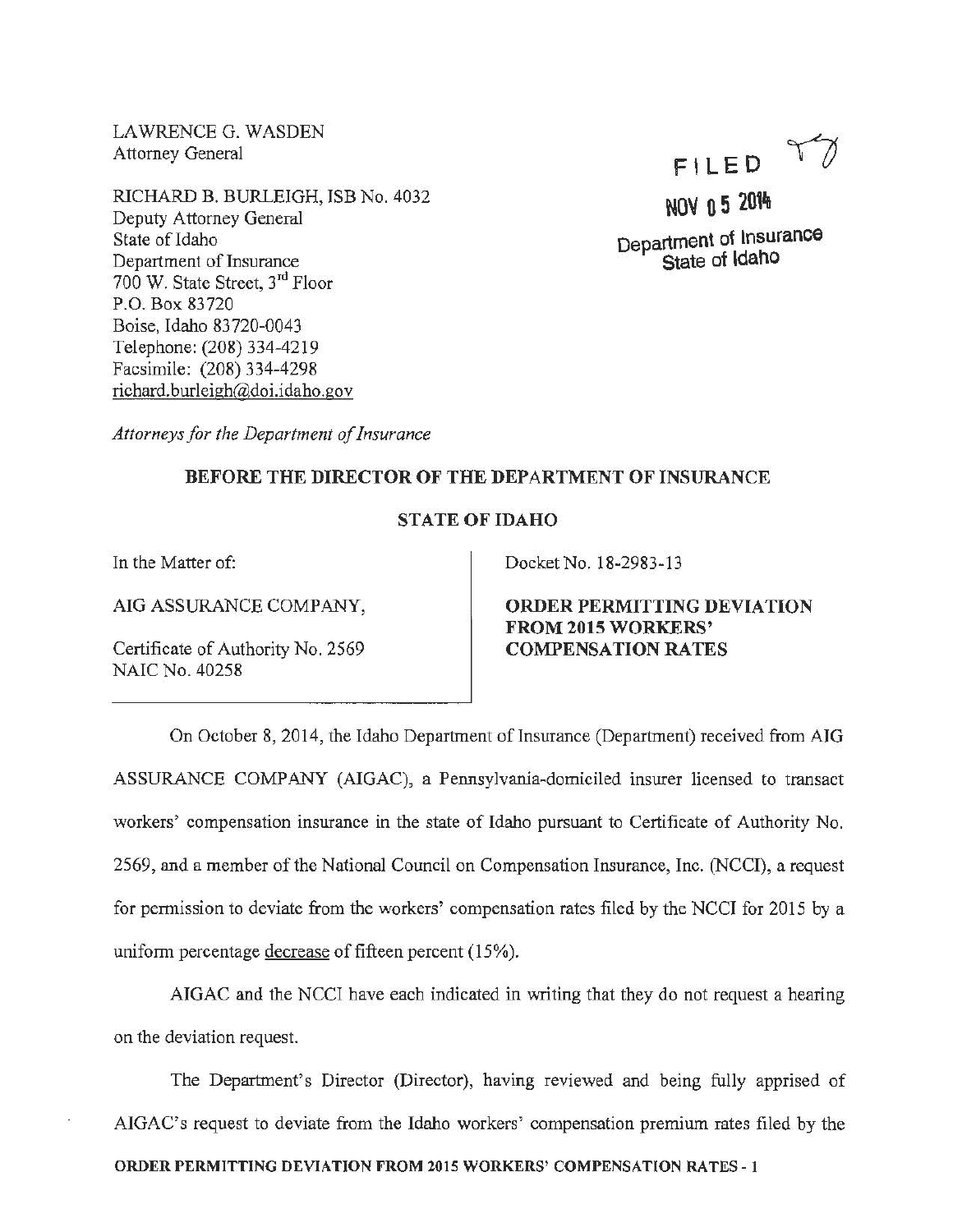NCCI for 2015, and the requirements of Idaho Code  $\S$  41-1614, has determined that the requested rate deviation is justified.

NOW, THEREFORE, IT IS HEREBY ORDERED, pursuant to Idaho Code § 41-1614, that AIGAC's request to deviate by a uniform percentage decrease of fifteen percent  $(15%)$  from the workers' compensation rates filed by the NCCI for 2015, exclusive of terrorism rates, is GRANTED. This deviation from the Idaho workers' compensation premium rates filed by the NCCJ for 2015 shall take effect on January 1, 2015, and shall remain in effect for one year from that date unless terminated sooner with the approval of the Director.

DATED this 5<sup>11</sup> day of November, 2014.

STATE OF IDAHO DEPARTMENT OF INSURANCE

William ear

Director